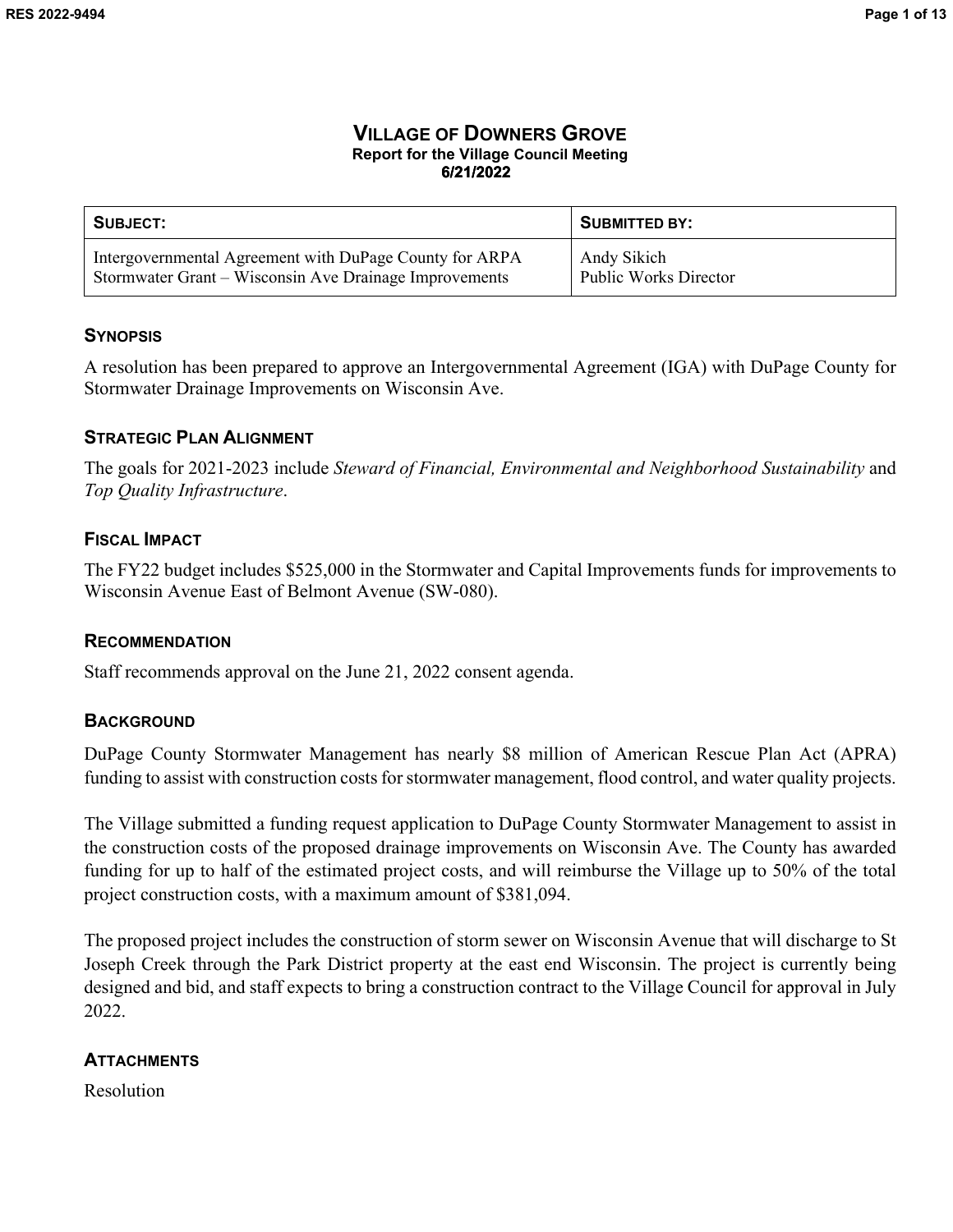Intergovernmental Agreement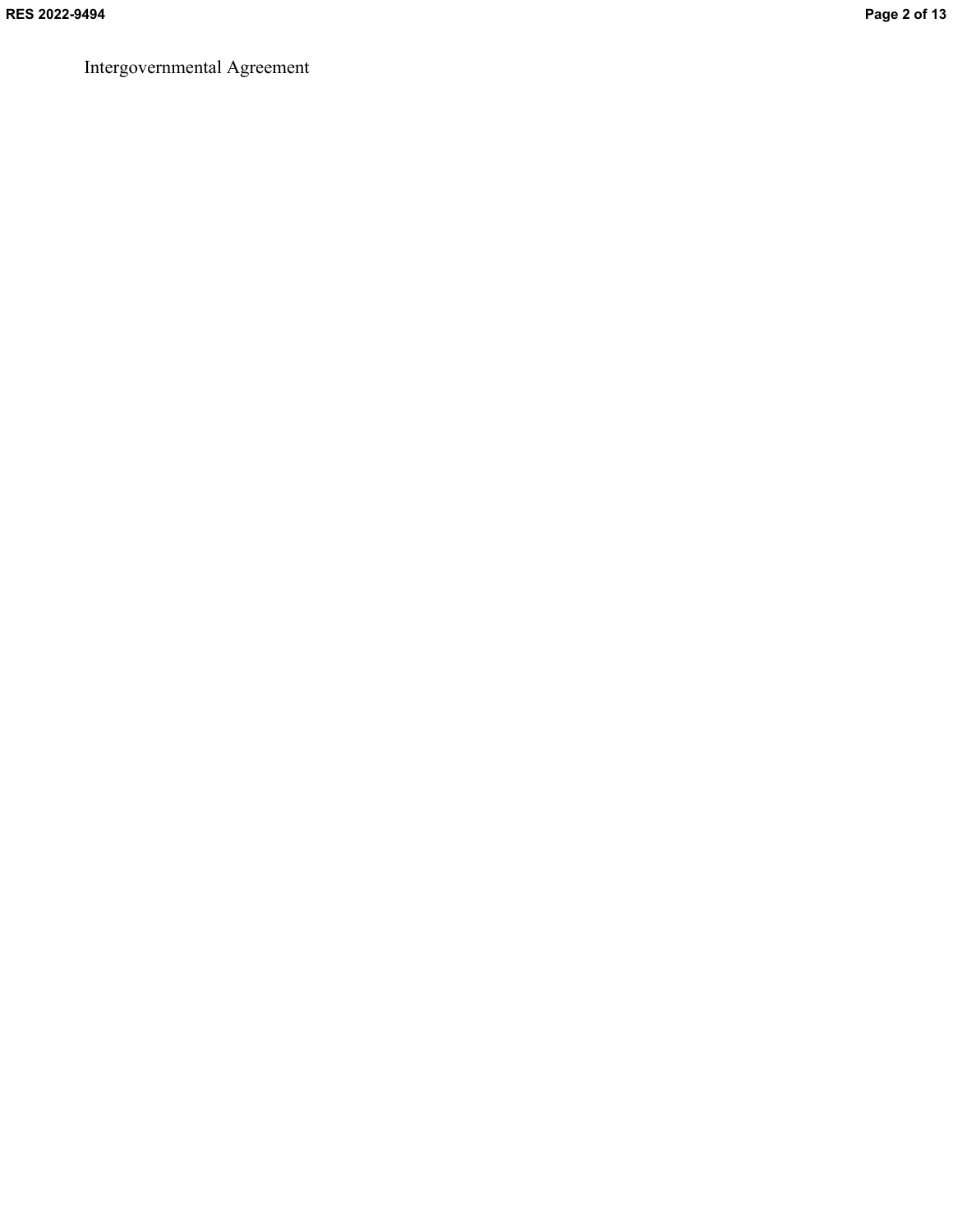#### **RESOLUTION NO. \_\_\_\_**

#### **A RESOLUTION AUTHORIZING EXECUTION OF AN INTERGOVERNMENTAL AGREEMENT BETWEEN THE COUNTY OF DUPAGE AND THE VILLAGE OF DOWNERS GROVE FOR THE WISCONSIN EAST OF BELMONT DRAINAGE IMPROVEMENT PROJECT**

BE IT RESOLVED by the Village Council of the Village of Downers Grove, DuPage County, Illinois, as follows:

1. That the form and substance of a certain Intergovernmental Agreement (the "Agreement"), between the Village of Downers Grove (the "Village") and the County of DuPage, Illinois (the "County"), for the Wisconsin Avenue, east of Belmont Road, drainage improvement project, as set forth in the form of the Agreement submitted to this meeting with the recommendation of the Village Manager, is hereby approved.

2. That the Mayor and Village Clerk are hereby respectively authorized and directed for and on behalf of the Village to execute, attest, seal and deliver the Agreement, substantially in the form approved in the foregoing paragraph of this Resolution, together with such changes as the Manager shall deem necessary.

3. That the proper officials, agents and employees of the Village are hereby authorized and directed to take such further action as they may deem necessary or appropriate to perform all obligations and commitments of the Village in accordance with the provisions of the Agreement.

4. That all resolutions or parts of resolutions in conflict with the provisions of this Resolution are hereby repealed.

5. That this Resolution shall be in full force and effect from and after its passage as provided by law.

Mayor

 $\mathcal{L}_\text{max}$ 

Passed: Attest:

Village Clerk

1\mw\res.22\IGA-Co –Wsiconsin Drainage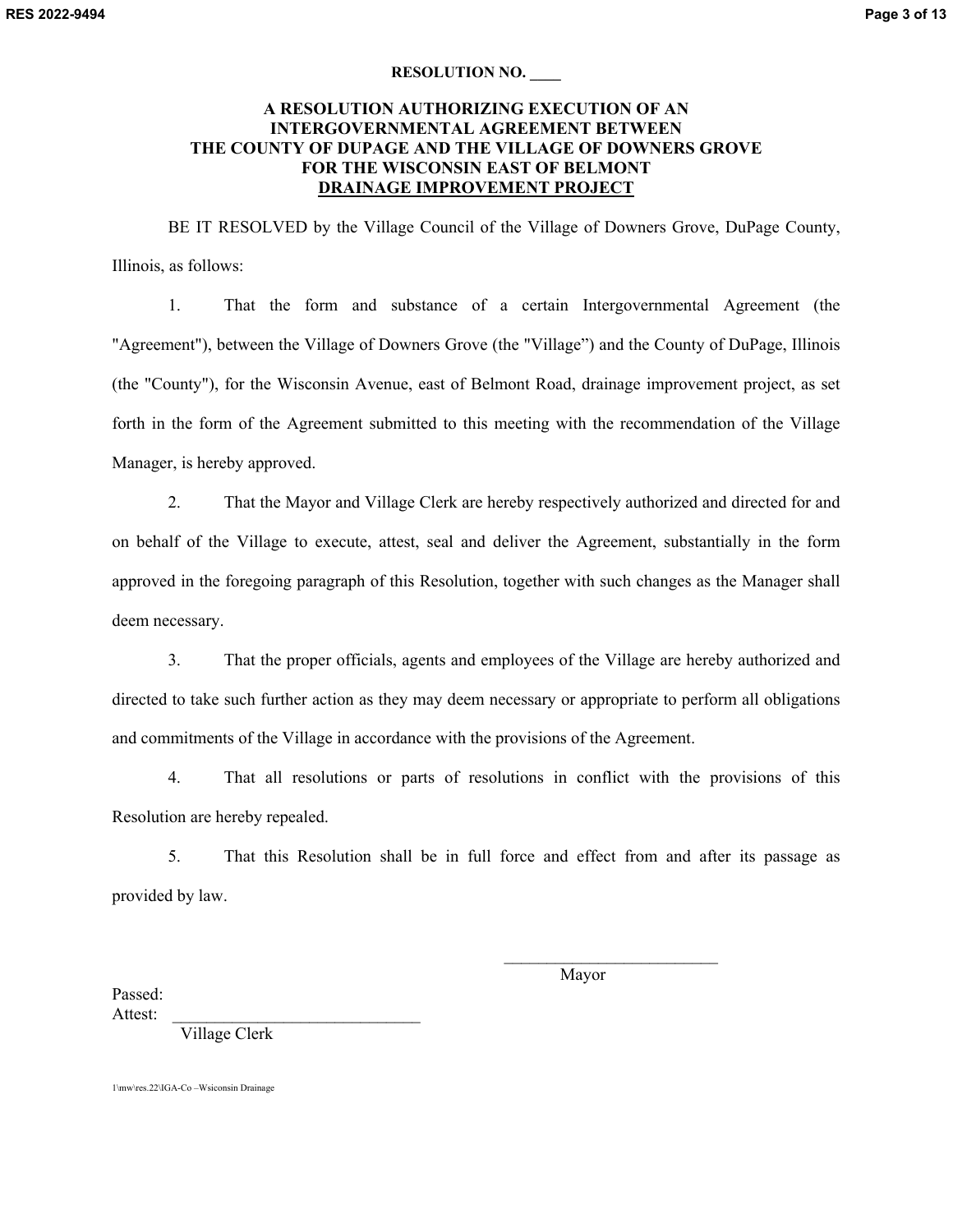# INTERGOVERNMENTAL AGREEMENT BETWEEN COUNTY OF DUPAGE, ILLINOIS AND THE VILLAGE OF DOWNERS GROVE FOR THE WISCONSIN EAST OF BELMONT DRAINAGE IMPROVEMENT PROJECT

This INTERGOVERNMENTAL AGREEMENT is made this 28<sup>th</sup> day of June 2022 between the COUNTY OF DUPAGE, a body politic and corporate, with offices at 421 N. County Farm Road, Wheaton, Illinois (hereinafter referred to as the COUNTY) and the VILLAGE OF DOWNERS GROVE, a body politic and corporate, with offices at 801 Burlington Avenue, Downers Grove, IL 60515 (hereinafter referred to as the VILLAGE).

# **RECITALS**

WHEREAS, the VILLAGE and the COUNTY are public agencies within the meaning of the Illinois "Intergovernmental Cooperation Act" and as authorized by Article 7, Section 10 of the Constitution of the State of Illinois; and

 WHEREAS, the purposes of the "Intergovernmental Cooperation Act" and Article 7 of the Constitution of the State of Illinois include fostering cooperation among government bodies; and

 WHEREAS, the Illinois General Assembly has granted the COUNTY authority to take action to manage stormwater and control flooding and to enter into agreements for the purposes of stormwater management and flood control (Illinois Compiled Statutes, Chapter 55 paragraphs 5/5-1062.3 and 5/5-15001 et. seq.); and

WHEREAS, the COUNTY has adopted the DuPage County Stormwater Management Plan which recognizes the reduction of stormwater runoff as an integral part of the proper management of storm and flood waters; and

WHEREAS, the COUNTY has been awarded \$179,266,585 in funding through the American Resource and Recovery Act (ARPA); and

WHEREAS, ARPA permits the use of ARPA funds for stormwater infrastructure projects; and

WHEREAS, the COUNTY Board has allocated a portion of its ARPA funds be dedicated towards qualifying stormwater infrastructure projects; and

WHEREAS, the Stormwater Management Planning Committee and the DuPage County Board has approved a municipal cost share program, and a portion of the funds dedicated to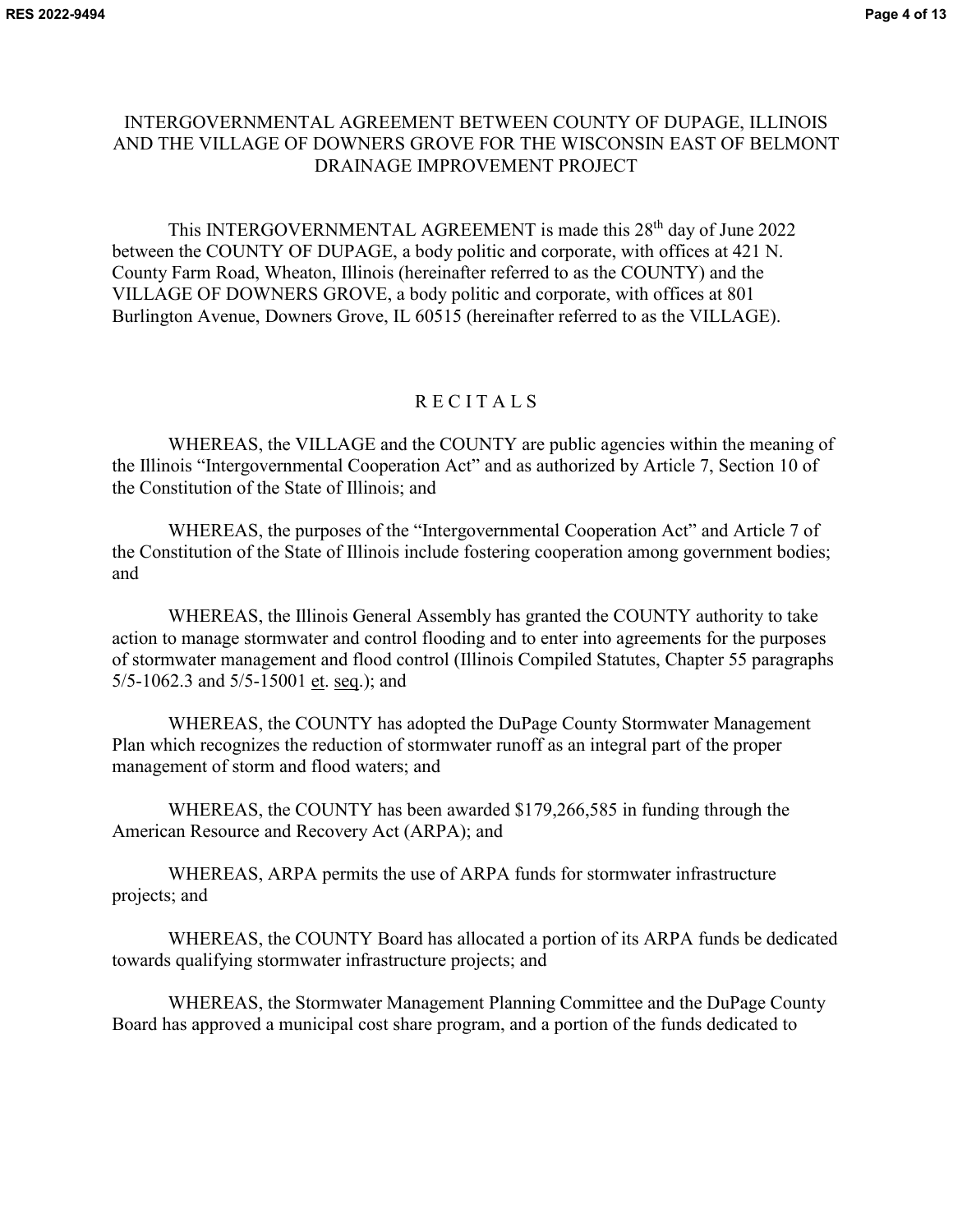Stormwater Infrastructure are to be used to fund program specific shovel-ready projects that demonstrate flood protection and resilience measures; and

WHEREAS, the Stormwater Management Department on behalf of the COUNTY has developed and implemented a competitive grant program available to all municipalities in DuPage County; and

WHEREAS, the VILLAGE has submitted an application under this grant program for the "WISCONSIN EAST OF BELMONT DRAINAGE IMPROVEMENT PROJECT" that meets the criteria as a project that qualifies as an ARPA Stormwater Infrastructure Project (herein referred to as the "PROJECT"); and

WHEREAS, the COUNTY and the VILLAGE have determined that the implementation of the PROJECT will benefit local citizens with flood protection, water quality and/or resilience measures; and;

WHEREAS, the VILLAGE has requested COUNTY participation in cost sharing of the PROJECT through a grant from the COUNTY'S American Rescue Plan Act in an amount not to exceed three hundred eighty-one thousand, ninety-four dollars (\$381,094); and

WHEREAS, the VILLAGE shall pay all PROJECT expenses up front and will be reimbursed for qualified expenses per this AGREEMENT; and

WHEREAS, the VILLAGE shall share any available data collected from the PROJECT for the purposes of fostering community education and improving upon similar future projects; and

 NOW, THEREFORE, in consideration of the premises, the mutual covenants, terms, and conditions herein set forth, and the understandings of each party to the other, the parties do hereby mutually covenant, promise and agree as follows:

### **1.0 INCORPORATION AND CONSTRUCTION.**

- 1.1 All recitals set forth above are incorporated herein and made a part thereof, the same constituting the factual basis for this AGREEMENT.
- 1.2 The headings of the paragraphs and subparagraphs of this AGREEMENT are inserted for convenience of reference only and shall not be deemed to constitute part of this AGREEMENT or to affect the construction hereof.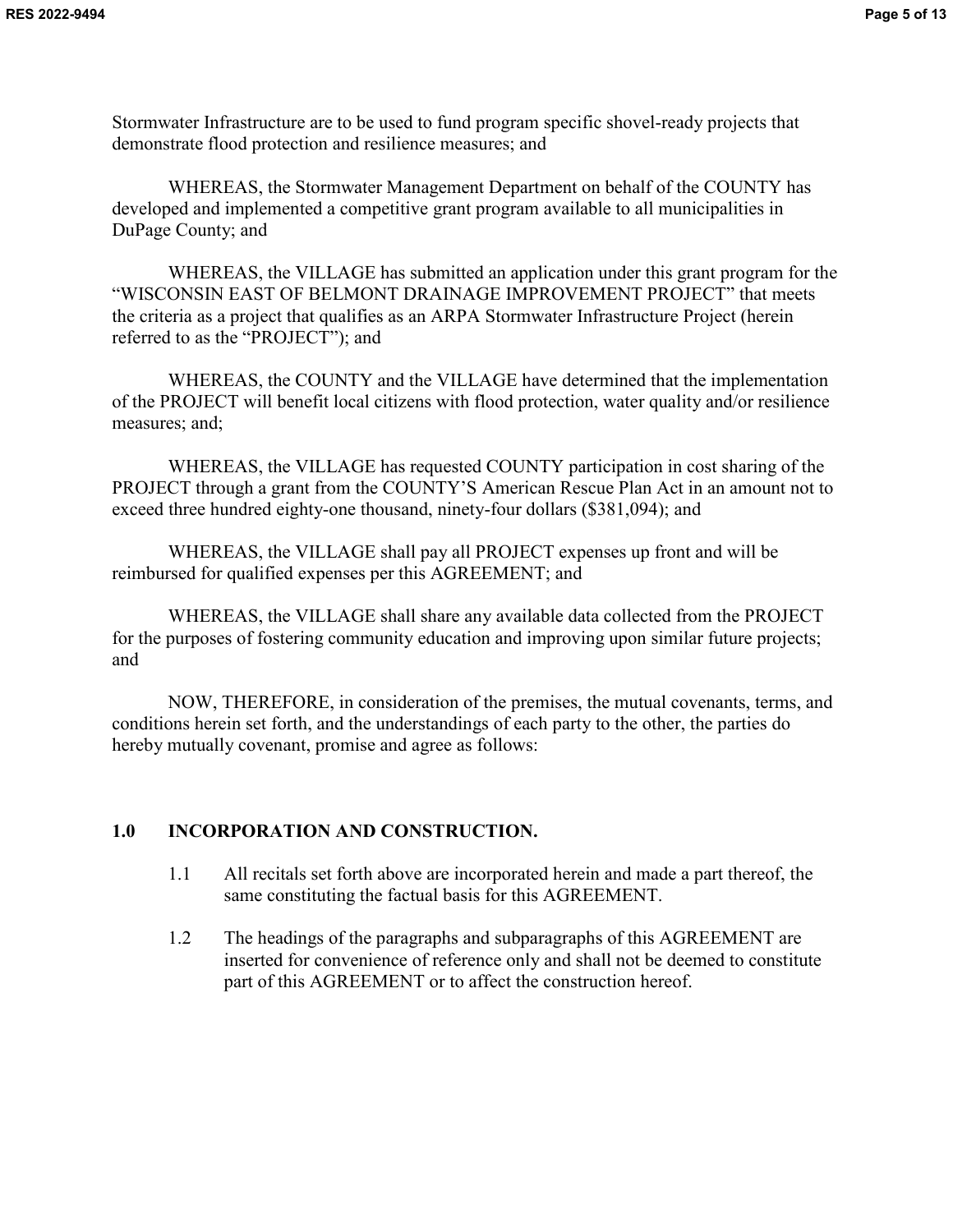### **2.0 PROJECT DESCRIPTION.**

- 2.1 The PROJECT involves the installation of storm sewer on Wisconsin Avenue where houses, garages and yards flood in large storms due to stormwater runoff overflowing the road. The storm sewer will discharge to St Joseph Creek through a Park District Property, where a new mulch walking path will be installed.
- 2.2 The PROJECT shall be developed essentially in accord with the engineering plans as prepared by WBK Engineering latest revision date of March 2022, which document is incorporated herein by reference but is not attached hereto due to space limitations. The project shall be maintained and monitored by the VILLAGE or its consultant.

### **3.0 FUNDING.**

3.1 The total construction related PROJECT costs are estimated to be seven hundred sixty-two thousand, one hundred eighty-eight dollars (\$762.188). The COUNTY's maximum reimbursement amount is \$381,094 or 50% of the project cost, whichever is less. The anticipated cost share is as follows, unless otherwise agreed to in writing as provided in Paragraph 3.2 below:

| VILLAGE OF DOWNERS GROVE | $50\%$    | \$381,094 |
|--------------------------|-----------|-----------|
| COUNTY OF DUPAGE         | $50\%$    | \$381,094 |
| TOTAL                    | $100.0\%$ | \$762,188 |

- 3.2 The VILLAGE shall be responsible for bearing any cost overruns or expenses in excess of the funding listed in Paragraph 3.1, regardless of the cause, unless the VILLAGE and COUNTY agree to apportion such extra costs (through an amendment consistent with Paragraph 8.1) before they are incurred.
- 3.3 This AGREEMENT shall in no way obligate the VILLAGE to undertake this PROJECT if the VILLAGE in its sole discretion determines that it is no longer in the VILLAGE's best interest to proceed with this PROJECT. However, in the event the PROJECT is not substantially completed by October 31, 2023, the VILLAGE shall promptly reimburse the COUNTY any monies paid by the COUNTY to the VILLAGE pursuant to this AGREEMENT. The VILLAGE's right to retain the COUNTY'S reimbursement of PROJECT costs is expressly conditioned upon the VILLAGE'S timely and satisfactory completion of the PROJECT.
- 3.3 The VILLAGE may only seek COUNTY reimbursement for allowable PROJECT construction expenses incurred on, or before, October 31, 2023. Allowable PROJECT expenses incurred and paid by the VILLAGE in relation to the PROJECT shall include third-party professional services related to the construction of the PROJECT, but does not include construction management, bid advertising, etc. Notwithstanding the foregoing, allowable expenses shall not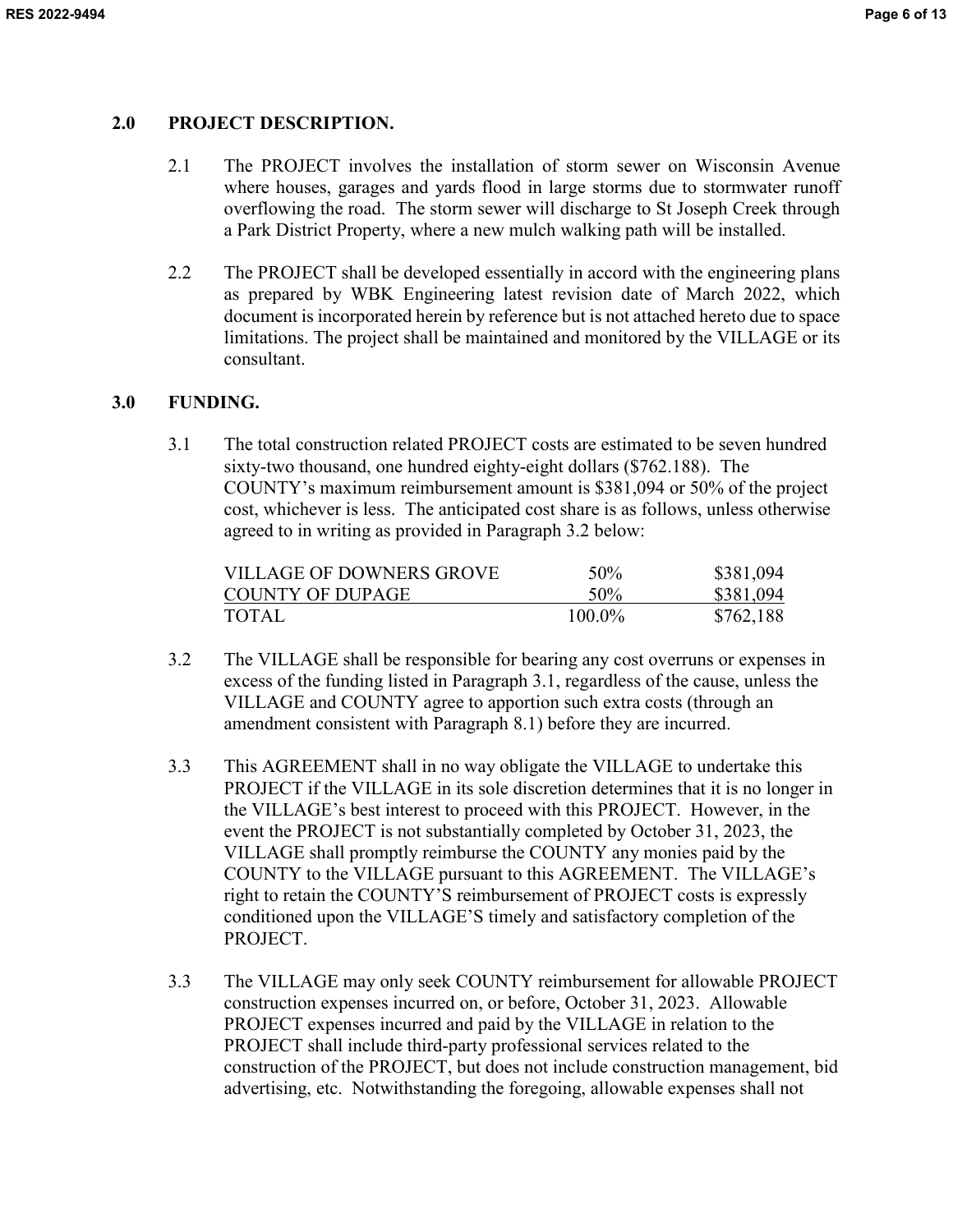include the VILLAGE'S administrative costs, overhead, payroll, land acquisition, legal or accounting services.

3.4 As this Agreement utilizes ARPA funds, the VILLAGE is aware that time is of the essence in notifications as to whether the VILLAGE will proceed with this project to substantial completion not later than October 31, 2023. If the VILLAGE fails to communicate that the VILLAGE is not proceeding with this project or if the VILLAGE fails to substantially complete this project by October 31, 2023, the COUNTY may recoup any expended funds and withhold any unexpended funds to be used for other permissible purposes in advance of the December 31, 2026 federal recapture deadline.

# **4.0 VILLAGE'S RESPONSIBILITIES.**

- 4.1 The VILLAGE shall be responsible for the preparation of the plans, specifications, and bid documents for the PROJECT, together with the advertisement and award of all PROJECT-related public bids. The VILLAGE shall select, and contract with, all vendors providing professional services for the PROJECT.
- 4.2 The VILLAGE shall be responsible for successful completion of all phases of the PROJECT, from design and construction through maintenance.
- 4.3 The VILLAGE shall be responsible for securing all local, county, state, and federal permits necessary for completion of the PROJECT.
- 4.4 The VILLAGE shall be responsible for submitting copies of all permit applications and related correspondence to the COUNTY in a timely manner to ensure sufficient review by the COUNTY. The purpose of the COUNTY'S review shall be for the sole purpose of documenting whether PROJECT work components qualify as allowable expenses.
- 4.5 The VILLAGE shall be responsible for obtaining all required land rights necessary for the completion of the PROJECT.
- 4.6 The VILLAGE shall not be reimbursed by the COUNTY for work undertaken prior to the signing of this AGREEMENT.
- 4.7 The VILLAGE may enter into additional agreements to secure its portion of the local PROJECT costs.
- 4.8 The VILLAGE shall submit no more than one invoice per month to the COUNTY during the construction and maintenance phases of the PROJECT. Under no circumstances should the COUNTY be invoiced more than fifty percent (50%) of total incurred PROJECT construction costs up to the limits as established in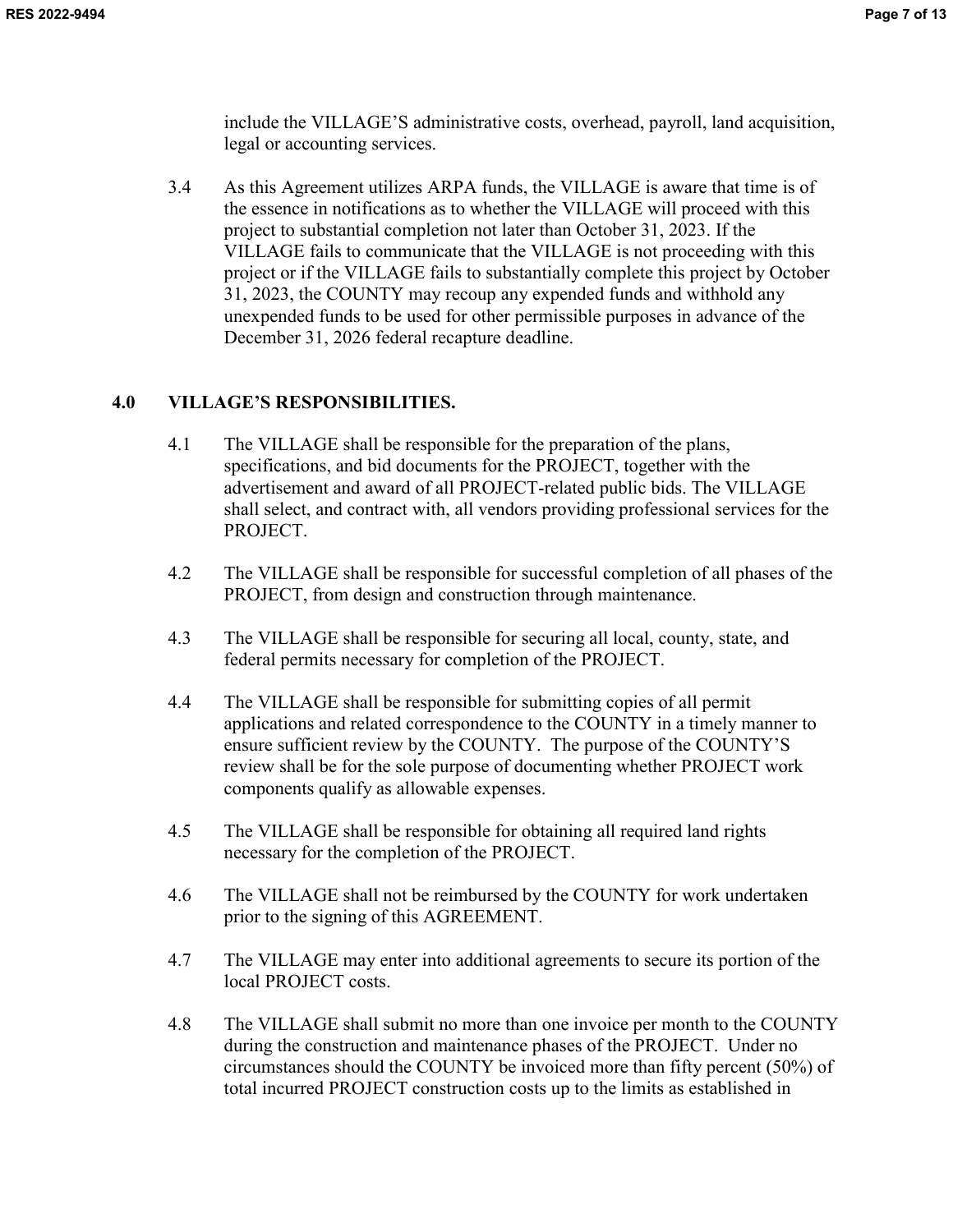Paragraph 3.1. The invoice shall show the quantities, cost per item, date of work incurred, proof of payment (copy of check), final waivers from the primary contractor, and a brief summary of work completed on the PROJECT.

- 4.9 The VILLAGE shall make direct payments, or cause to have payments made, to all parties providing services related to this PROJECT. This requirement will not affect the COUNTY'S obligation to reimburse the VILLAGE in the amounts herein agreed upon, nor shall this provision affect the VILLAGE'S obligation to repay the COUNTY in the event the PROJECT is not undertaken or completed, as established in Paragraph 3.3.
- 4.10 The VILLAGE shall make any data collected from the PROJECT available to the COUNTY upon reasonable request by the COUNTY. The COUNTY shall be allowed unlimited, but reasonable, access to the PROJECT area to observe and review PROJECT work and all work documents (i.e., plans, change orders, field orders, construction manager diaries, etc.). The COUNTY shall provide the VILLAGE reasonable advanced notice of when the COUNTY requires such access.
- 4.11 The COUNTY shall not be responsible for or have control over the design, construction, means, methods, techniques or procedures with respect to any work performed for the PROJECT. The VILLAGE and VILLAGE'S contractors shall be solely responsible for the safety of all individuals performing work on the PROJECT. The VILLAGE shall take such measures as are necessary to ensure that its contractors maintain the PROJECT areas in a safe condition and install appropriate barricades and warning signs, and the VILLAGE shall strictly enforce or cause to have strictly enforced all applicable safety rules and regulations. This provision is not intended to create any new burden or liability for the VILLAGE beyond the usual burdens and liabilities for a municipality in the construction of public improvements. This section is intended merely to relieve the COUNTY from such liabilities in this PROJECT. COUNTY'S role in conducting any review or granting any consent or approval relates solely to the PROJECT'S eligibility under the COUNTY'S ARPA funding.
- 4.12 The VILLAGE must acknowledge the COUNTY using logo(s) and wording provided by the COUNTY in permanent onsite signage (if applicable) and other promotion of the PROJECT including, but not limited to, printed materials, press releases and presentations.

# 5.0 **COUNTY'S RESPONSIBILITIES.**

5.1 The COUNTY shall reserve the right to review the PROJECT plans and specifications, prior to the VILLAGE's advertisement for contract services, together with any subsequent change orders, addendums, or revisions thereto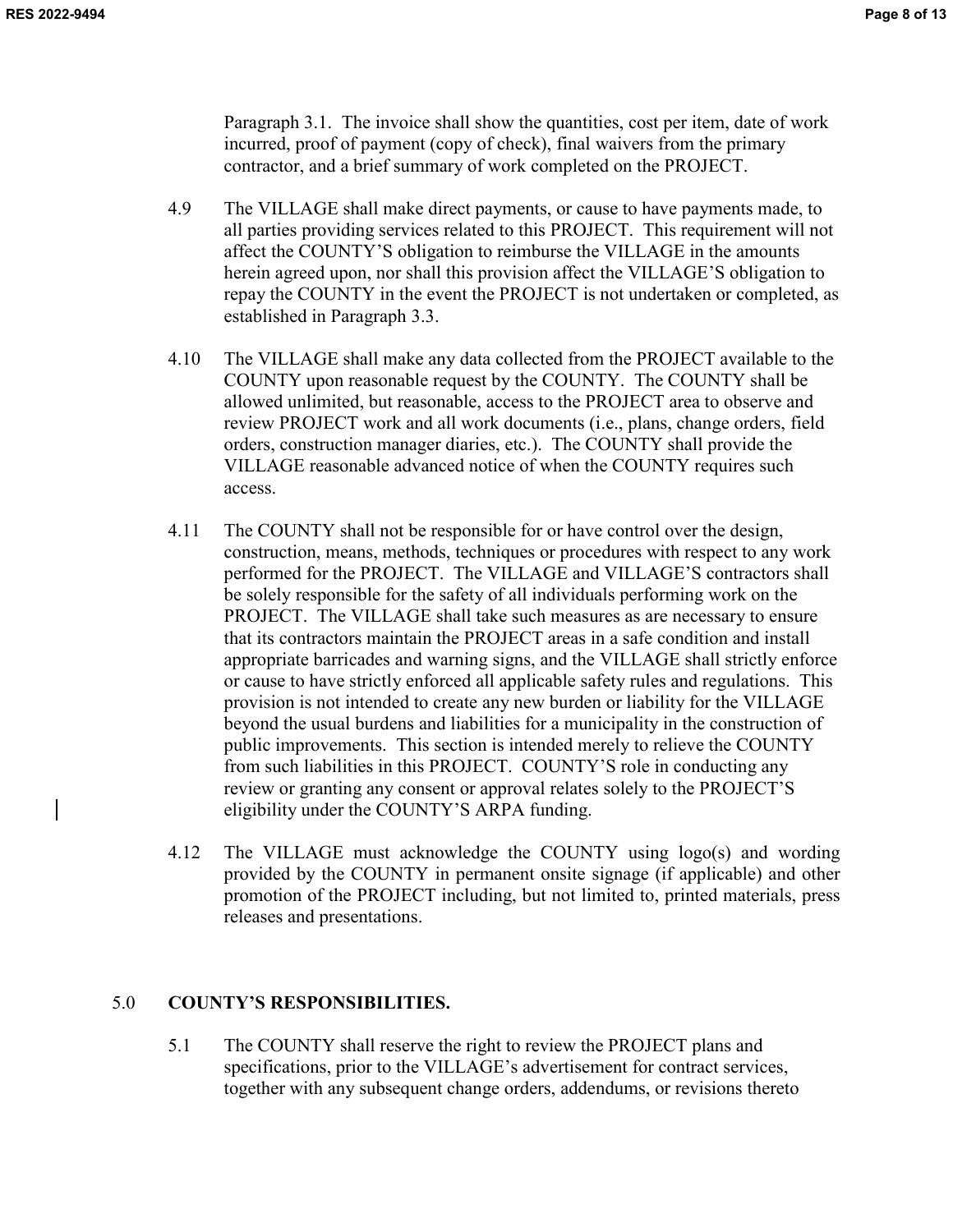("CONTRACT DOCUMENTS"), for the purpose of verifying that PROJECT components qualify for reimbursement through the COUNTY'S ARPA Grant. The COUNTY shall promptly provide the VILLAGE with any recommended changes to the CONTRACT DOCUMENTS for PROJECT components to qualify for reimbursement.

- 5.2 The COUNTY shall cost share in the PROJECT as follows:
	- 5.2.1 The COUNTY shall reimburse the VILLAGE for approved costs associated with the PROJECT at a fixed proportion of fifty percent (50%) of the PROJECT costs, or a maximum of \$381,094 which have been incurred and paid for by the VILLAGE, as specified in Paragraph 3.1.
	- 5.2.2 The total reimbursement amount paid by the COUNTY shall not exceed three hundred eighty-one thousand, ninety-four dollars (\$381,094).
	- 5.2.3 In the event PROJECT costs total less than seven hundred sixty-two thousand, one hundred eighty-eight dollars (\$762,188), the COUNTY'S total reimbursement amount shall be not more than fifty percent (50%) of the actual total PROJECT costs. Any amounts overpaid by the COUNTY shall be promptly refunded by the VILLAGE.
	- 5.2.4 The COUNTY shall not be obligated to pay invoices received after December 30, 2023, regardless of when the work was completed and notwithstanding that the COUNTY'S contribution limit has not been reached.
	- 5.2.5 The COUNTY shall not reimburse for any work completed before entering into the IGA, nor shall pay for any work completed after October 31, 2023.
	- 5.2.6 The COUNTY shall not reimburse for any work completed for invoices received after December 30, 2023.
- 5.3 The COUNTY shall be allowed unlimited, but reasonable, access to the PROJECT area to observe and review PROJECT work and work documents (i.e., plans, change orders, field orders, manager diaries, etc.) for the limited purpose of determining eligibility for COUNTY reimbursement, and the use of all data collected as part of the PROJECT.
- 5.4 The COUNTY does not, and shall not warrant, and makes no representations that the project meets all the qualifications and requirements for the expenditure of ARPA funds.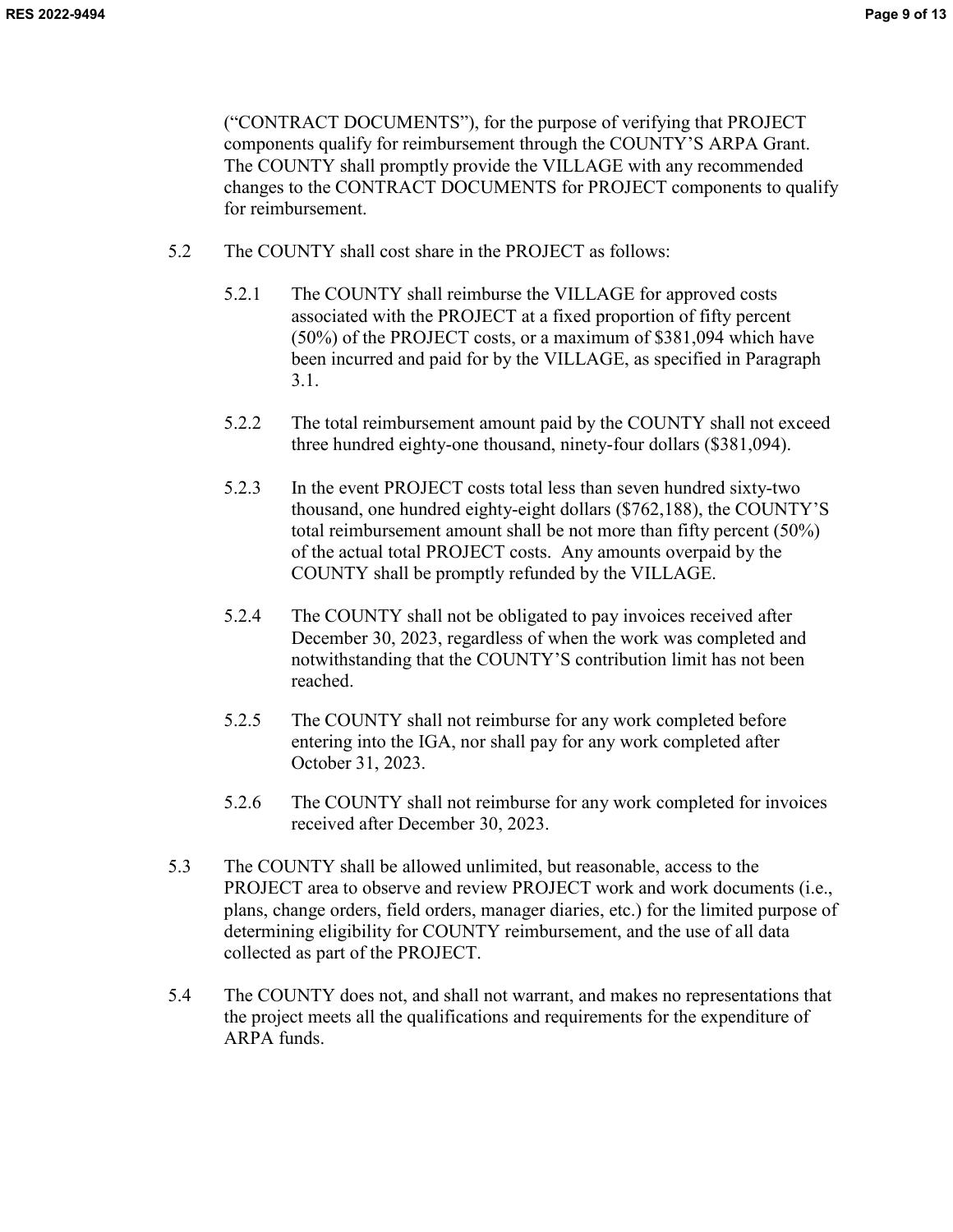#### **6.0 GOVERNMENT REGULATIONS.**

- 6.1 The VILLAGE shall comply with all local, county, state and federal requirements now in force, or which may hereafter be in force, pertaining to the PROJECT.
- 6.2 The VILLAGE understands and agrees that ARPA funds are subject to audit and potential recoupment by the Federal Government of the United States of America. The VILLAGE agrees to assist the COUNTY in responding to any audits of the ARPA funds used for the project.

### **7.0 INDEMNIFICATION.**

- 7.1 The VILLAGE shall indemnify, hold harmless and defend the COUNTY or any of its officials, officers, employees, and agents from and against all liability, claims, suits, demands, liens, proceedings and actions, including reasonable costs, fees and expense of defense, arising from, growing out of, or related to, any loss, damage, injury, death, or loss or damage to property resulting from, or connected with, the VILLAGE'S performance under this AGREEMENT to the fullest extent the VILLAGE is so authorized under the law; provided, however, that the VILLAGE shall not be obligated to indemnify, hold harmless and defend the COUNTY for any negligent or intentional wrongful misconduct or omissions by COUNTY officials, employees, agents, contractors or personnel.
- 7.2 The VILLAGE shall specifically indemnify, hold harmless and defend the County or any of its officials, officers, employees, and agents from and against all liability, claims, suits, demands, liens, proceedings and actions, including reasonable costs, fees and expense of defense, arising from, growing out of, or related to, any loss, damage, injury, death, or loss or damage to property resulting from, or connected with the use of ARPA funds for this project, including, but not limited to audits, recoupment of the ARPA funds used for this project, or fines and penalties assessed related to using ARPA funds for this project.
- 7.3 The VILLAGE shall require each consultant and contractor responsible for the construction, maintenance, or monitoring of the PROJECT to name the VILLAGE and COUNTY as an additional insured party on said vendor's liability insurance policy. Further, the VILLAGE shall require that its consultants and contractors indemnify, defend and hold harmless the VILLAGE and COUNTY, its officers, employees and elected officials from and against any claims, liability or judgments resulting from, or caused by, the negligence or willful conduct of such consultant and, or contractor.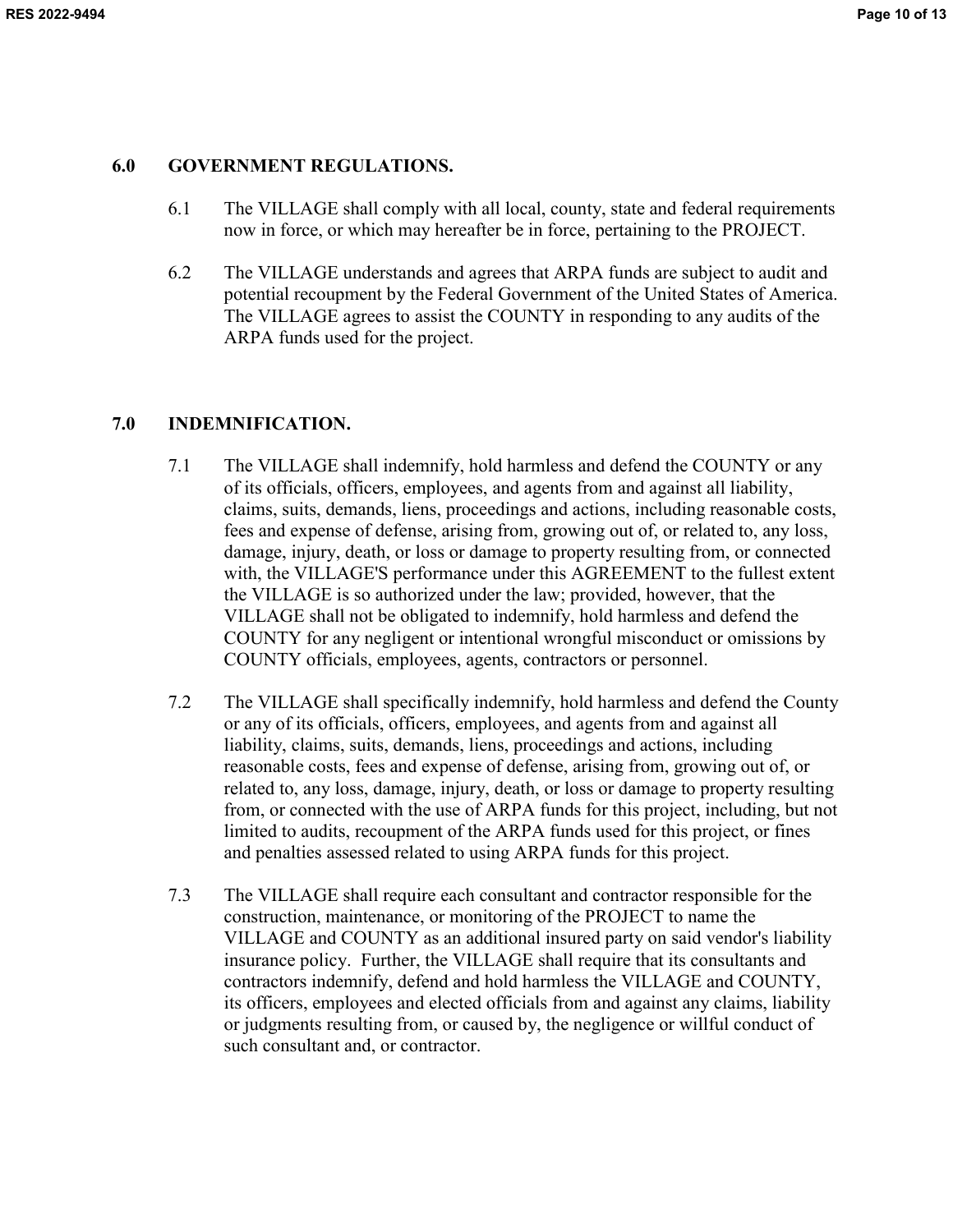7.4 Nothing contained herein shall be construed as prohibiting the COUNTY, its officials, directors, officers, agents and employees, from defending through the selection and use of their own agents, attorneys and experts, any claims, suits, demands, liens, proceedings and actions brought against them. Pursuant to Illinois law, any attorney representing the COUNTY, under this paragraph or paragraphs 7.1, 7.2 or 7.3 is to be the State's Attorney, in accord with the applicable law. The COUNTY'S participation in its defense shall not remove VILLAGE'S duty to indemnify, defend, and hold the COUNTY harmless, as set forth above. Moreover, indemnity as provided in this AGREEMENT shall not be limited by reason of any insurance coverage maintained by the VILLAGE or its consultants, contractors or agents. The VILLAGE'S indemnification of the COUNTY shall survive the termination, or expiration, of this AGREEMENT.

# **8.0 AMENDMENT OR MODIFICATION OF THIS AGREEMENT.**

- 8.1 The parties may modify or amend terms of this AGREEMENT only by a written document duly approved and executed by both parties, excluding term extensions as provided for in the following provision.
- 8.2 Notwithstanding Paragraph 8.1, above, the term for performing this AGREEMENT may be extended by any suitable COUNTY designated form, signed by both parties without formal amendment pursuant to Paragraph 8.1, above.

# **9.0 TERM OF THIS AGREEMENT.**

- 9.1 The term of this AGREEMENT shall begin on the date the AGREEMENT is fully executed, and shall continue in full force and effect until the earlier of the following occurs:
	- 9.1.1 December 30, 2023, or to a new date agreed upon by the parties.
	- 9.1.2 The completion by the VILLAGE and COUNTY of their respective obligations under this AGREEMENT, in the event such completion occurs before December 30, 2023.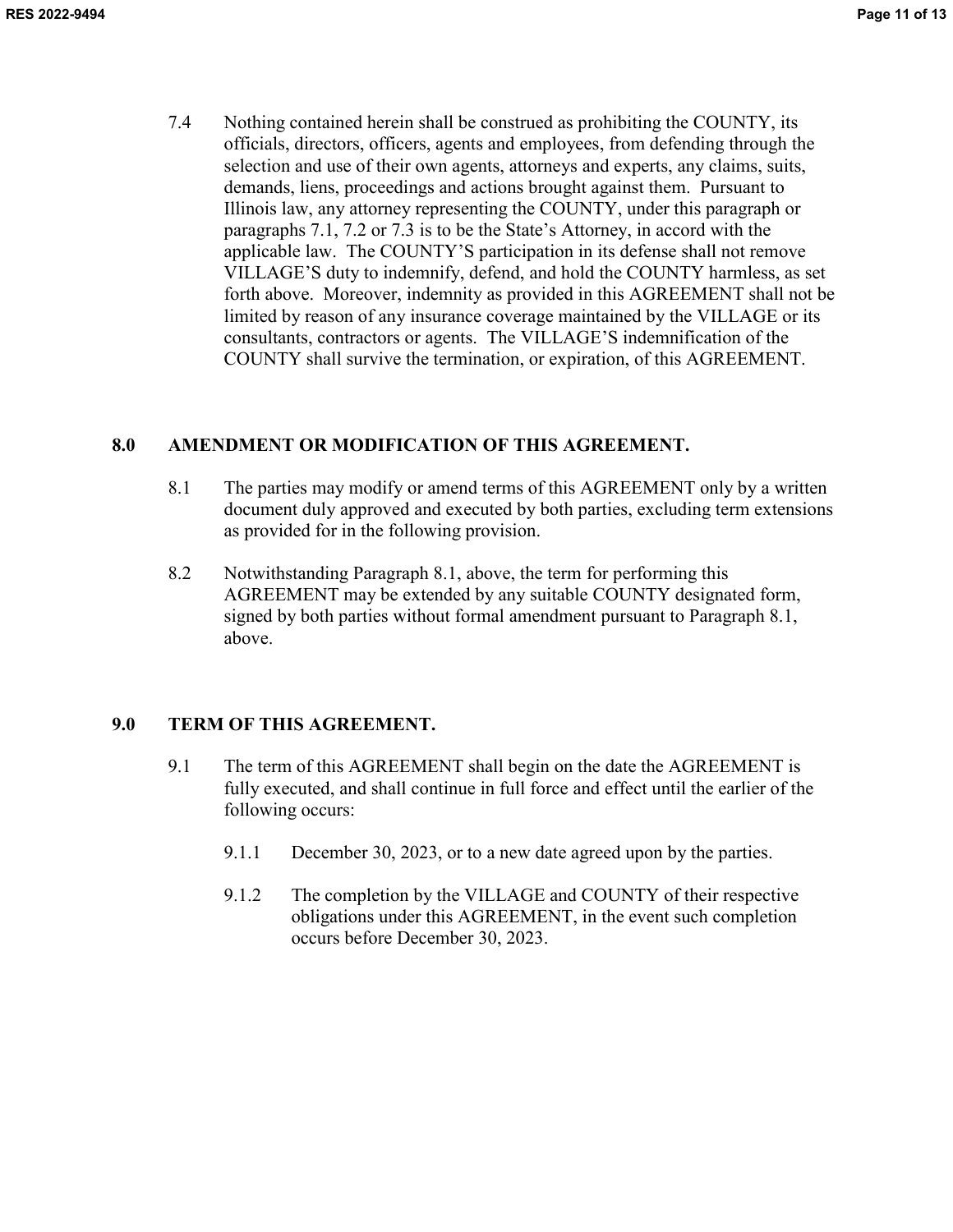### **10.0 ENTIRE AGREEMENT.**

- 10.1 This AGREEMENT, including matters incorporated herein, contains the entire AGREEMENT between parties.
- 10.2 There are no other covenants, warranties, representations, promises, conditions or understandings, either oral or written, other than those contained herein.
- 10.3 This AGREEMENT may be executed in one or more counterparts, each of which shall for all purposes be deemed to be an original and all of which shall constitute the same instrument.
- 10.4 In the event of a conflict between the terms or conditions of this AGREEMENT and any term or condition found in any exhibit or attachment, the terms and conditions of this AGREEMENT shall prevail.

# **11.0 SEVERABILITY.**

11.1 In the event any provision of this AGREEMENT is held to be unenforceable or invalid for any reason, the enforceability thereof shall not affect the remainder of the AGREEMENT. The remainder of this AGREEMENT shall be construed as if not containing the particular provision and shall continue in full force, effect, and enforceability, in accordance with its terms.

# **12.0 GOVERNING LAW.**

- 12.1 The laws of the State of Illinois shall govern this AGREEMENT as to both interpretation and performance.
- 12.2 The venue for resolving any disputes concerning the parties' respective performance, or failure to perform, under this AGREEMENT, shall be the judicial circuit court for DuPage County.

# **13.0 NOTICES.**

13.1 Any required notice shall be sent to the following addresses and parties: